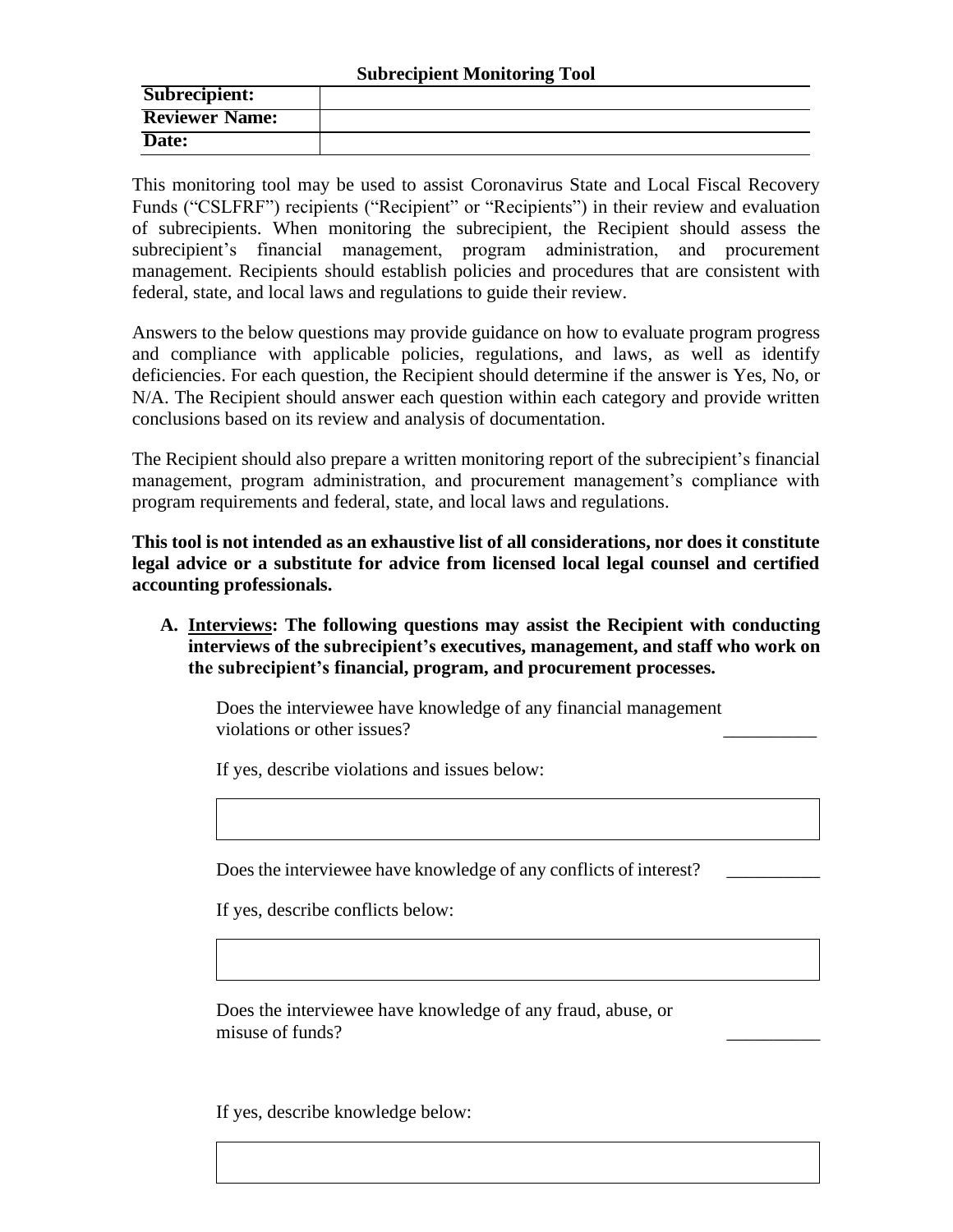**Summary of Assessment:** The Recipient (or any entity engaged in monitoring on the Recipient's behalf) should summarize in writing any documents, interviews, or other materials it considered in assessing and responding to the above question and subparts, along with the Recipient's methodology for considering and/or weighing the materials. The Recipient should preserve the summary, along with any relevant documents, notes, or other materials, in an organized, centralized, and easily located repository or file specific to each relevant project.

**B. Financial Management: The following questions may assist with the Recipient's consideration of whether the subrecipient's financial records, systems, and processes are sufficient to: 1) maintain effective control over, and accountability under, the federal grant award; and 2) meet financial management standards identified under 2 CFR § 200.302.**

## **B.1 Financial Records:**

| Does the subrecipient have written financial policies and<br>procedures?                                                                    |  |
|---------------------------------------------------------------------------------------------------------------------------------------------|--|
| Does the subrecipient document grant awards, encumbrances,<br>obligations, and expenditures in financial records?                           |  |
| Does the subrecipient record grant funds for approved activities<br>in the budget?                                                          |  |
| Does the subrecipient document expenditures to support<br>reimbursements?                                                                   |  |
| Does the subrecipient document salaries and wages for positions<br>funded with grant money in payroll records?                              |  |
| Do financial statements accurately reflect the subrecipient's<br>financial position?                                                        |  |
| <b>B.2 Expenditures, Encumbrances, or Obligations:</b>                                                                                      |  |
| Are the subrecipient's expenditures, encumbrances, or obligations<br>for eligible activities?                                               |  |
| Does the subrecipient record expenditures, encumbrances, or<br>obligations upon contract execution?                                         |  |
| Does the subrecipient identify expenditures, encumbrances, or<br>obligations for grant-funded activities?                                   |  |
| Does the subrecipient reconcile expenditures, encumbrances, or<br>obligations with information reported in quarterly and annual<br>reports? |  |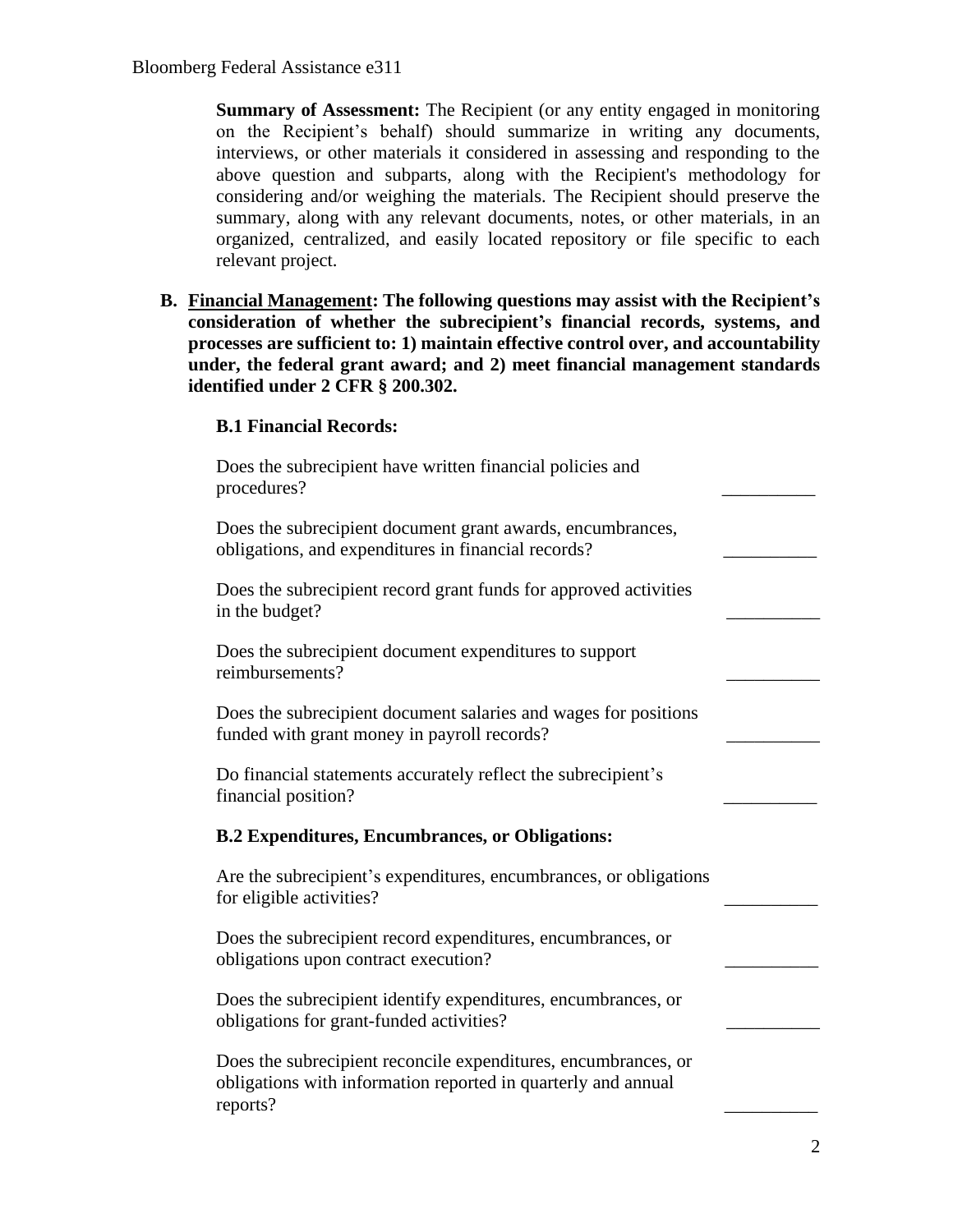## **B.3 Equipment and Real Property:**

| Does the subrecipient establish and maintain policies,<br>procedures, and methods to safeguard against loss or theft in<br>accordance with 2 CFR § 200.61?                                                      |  |
|-----------------------------------------------------------------------------------------------------------------------------------------------------------------------------------------------------------------|--|
| Does the subrecipient establish and maintain an equipment and/or<br>real property inventory list?                                                                                                               |  |
| Does the subrecipient review and maintain equipment and/or real<br>property in accordance with the inventory? How often does the<br>subrecipient perform an inventory to confirm the existence of<br>equipment? |  |
| <b>B.4 Program Income:</b>                                                                                                                                                                                      |  |
| Does the subrecipient track and record program income?                                                                                                                                                          |  |
| Does the subrecipient expend program income on eligible<br>activities and costs?                                                                                                                                |  |
| Does the subrecipient reconcile program income with the<br>information reported in quarterly and annual reports?                                                                                                |  |
| <b>B.5 Audit:</b>                                                                                                                                                                                               |  |
| Does the subrecipient have internal accounting and other systems<br>sufficient to accurately record financial transactions and maintain<br>financial control?                                                   |  |
| Does the subrecipient have unresolved financial<br>management-related issues?                                                                                                                                   |  |
| Has the subrecipient corrected any necessary findings from the<br>previous monitoring and the feedback it received?                                                                                             |  |

**Summary of Assessment:** The Recipient (or any entity engaged in monitoring on the Recipient's behalf) should summarize in writing any documents, interviews, or other materials it considered in assessing and responding to the above question and subparts, along with the Recipient's methodology for considering and/or weighing the materials. The Recipient should preserve the summary, along with any relevant documents, notes, or other materials, in an organized, centralized, and easily located repository or file specific to each relevant project.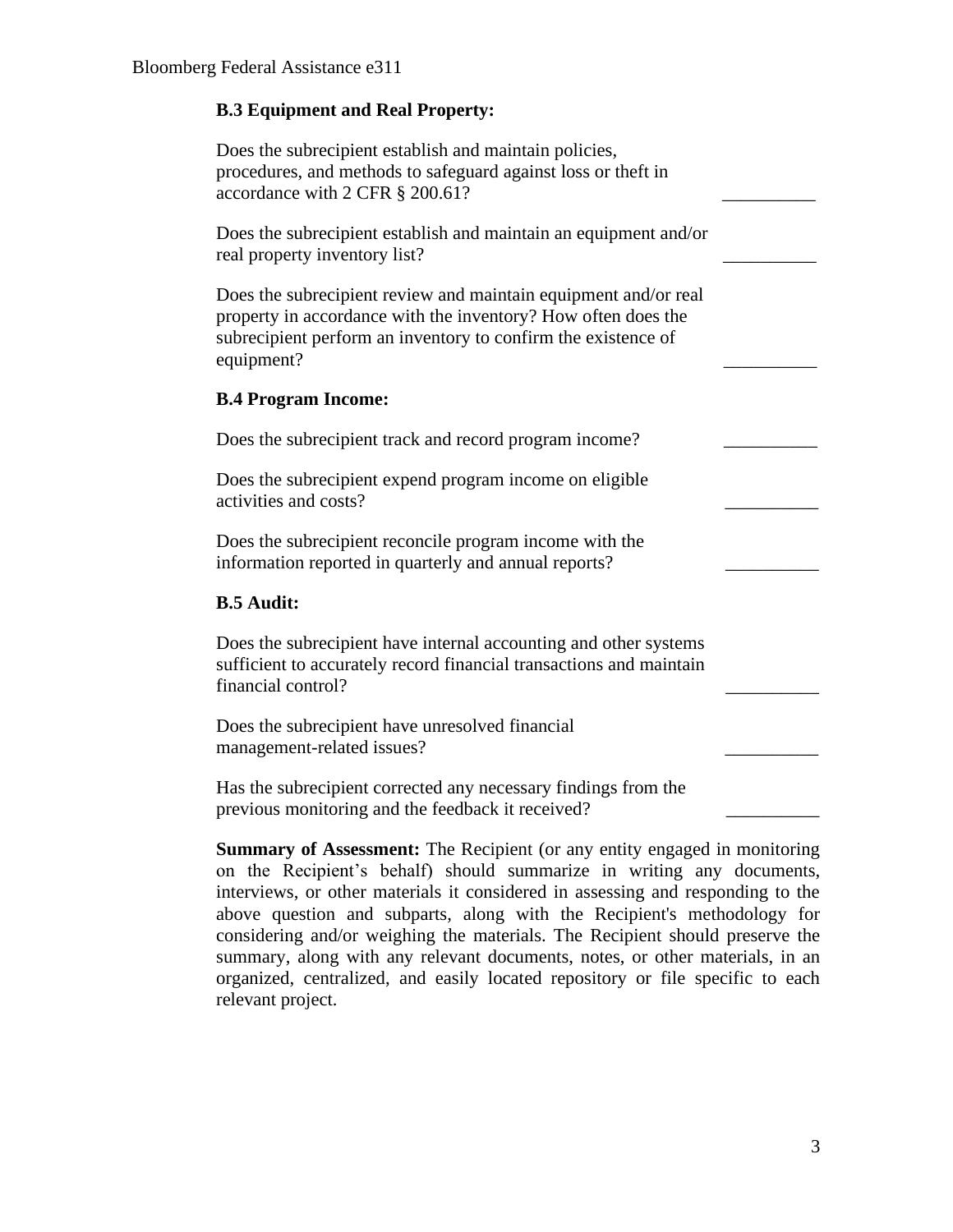**C. Program Administration and Operation: The following questions may assist with the Recipient's consideration of whether the subrecipient's program administration is sufficient to meet program eligibility, reporting, performance goals, and standards under Uniform Guidance (2 CFR Part 200).**

## **C.1 Administration:**

| Do the subrecipient's executives, management, and staff have<br>the capacity and capability to administer the project, program,<br>or activity?                                                                                                                                           |
|-------------------------------------------------------------------------------------------------------------------------------------------------------------------------------------------------------------------------------------------------------------------------------------------|
| Does the subrecipient have written program policies and<br>procedures?                                                                                                                                                                                                                    |
| Does the subrecipient maintain adequate program records to<br>document the project, program, or activity?                                                                                                                                                                                 |
| Is the expenditure rate appropriate to ensure timely expenditure of<br>grant funds by the closeout date?                                                                                                                                                                                  |
| Does the subrecipient track and record program-specific data<br>and performance indicators?                                                                                                                                                                                               |
| Are the subrecipient's program administration and operations<br>sufficient to meet program performance goals?                                                                                                                                                                             |
| Does the subrecipient comply with program requirements and<br>grant agreements?                                                                                                                                                                                                           |
| Does the subrecipient have any unresolved program administration<br>or operations-related issues?                                                                                                                                                                                         |
| Does the subrecipient maintain oversight over any necessary<br>contractors?                                                                                                                                                                                                               |
| <b>C.2 Written Policies and Procedures:</b>                                                                                                                                                                                                                                               |
| Has the subrecipient established and documented an<br>organizational structure?                                                                                                                                                                                                           |
| Has the subrecipient delegated authority, segregated duties, and<br>defined the roles and responsibilities of its employees?                                                                                                                                                              |
| <b>C.3 Compliance:</b>                                                                                                                                                                                                                                                                    |
| Does the subrecipient comply with federal, state, and local laws<br>and regulations, including: 1) Coronavirus State and Local<br>Fiscal Recovery Funds Final Rule; 2) U.S. Department of the<br>Treasury Compliance and Reporting Guidance; and 3) Uniform<br>Guidance (2 CFR Part 200)? |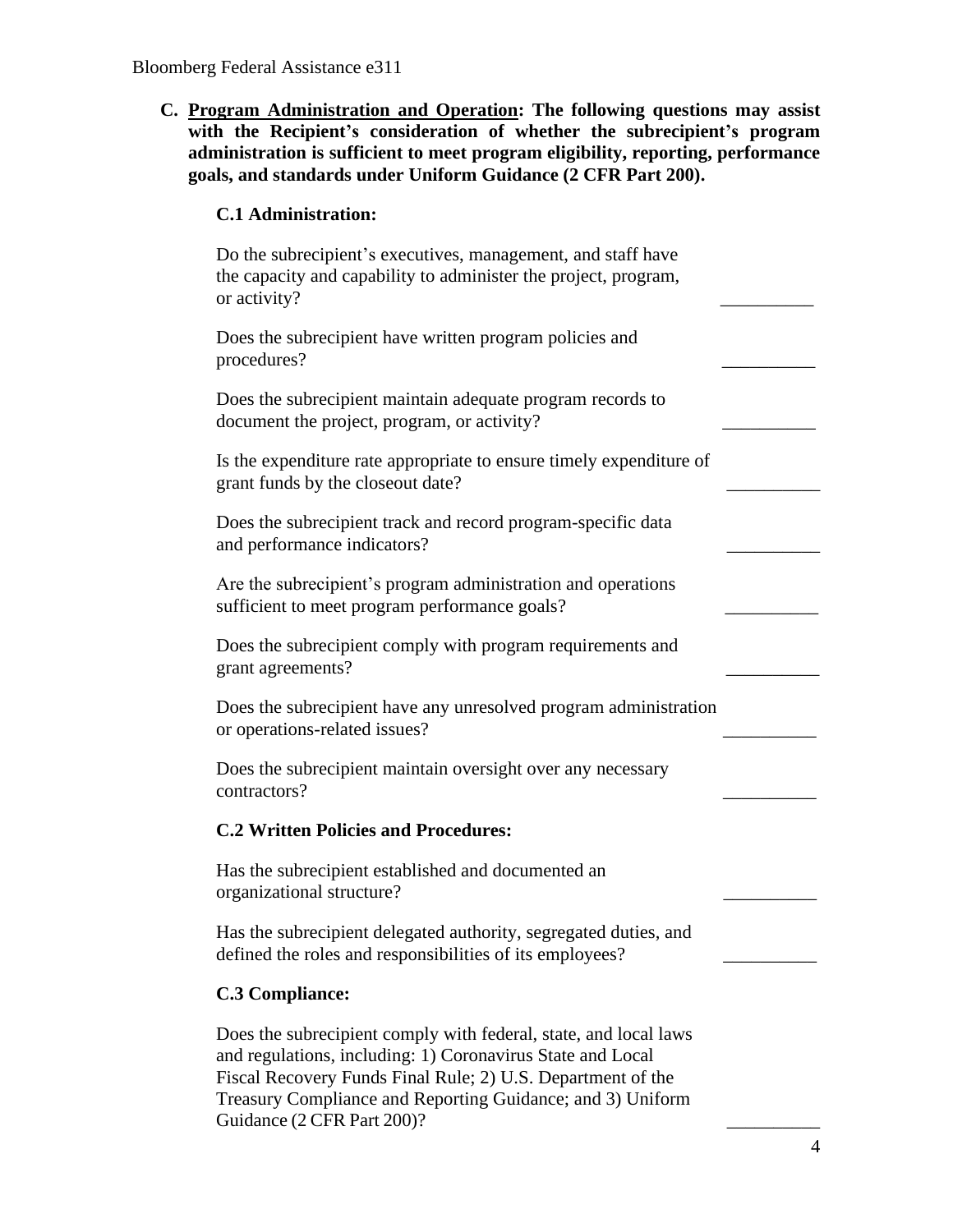Does the subrecipient comply with established written program policies, procedures, and guidelines? \_\_\_\_\_\_\_\_\_

**Summary of Assessment:** The Recipient (or any entity engaged in monitoring on the Recipient's behalf) should summarize in writing any documents, interviews, or other materials it considered in assessing and responding to the above question and subparts, along with the Recipient's methodology for considering and/or weighing the materials. The Recipient should preserve the summary, along with any relevant documents, notes, or other materials, in an organized, centralized, and easily located repository or file specific to each relevant project.

## **D. Procurement: The following questions may assist with the Recipient's consideration of whether procurement is conducted in accordance with program requirements and procurement standards under 2 CFR § 200.317-327.**

| Does the subrecipient have written procurement policies and<br>procedures?                                                                                                    |  |
|-------------------------------------------------------------------------------------------------------------------------------------------------------------------------------|--|
| Do the subrecipient's written standards of conduct contain a<br>conflict-of-interest policy?                                                                                  |  |
| Are the subrecipient's goods and services procured through a<br>competitive procurement process?                                                                              |  |
| Does the subrecipient solicit: 1) small businesses; 2) minority and<br>women-owned business enterprises; and 3) labor surplus area firms<br>as defined under 20 CFR Part 654? |  |
| Does the subrecipient draft procurement documents in accordance<br>with procurement regulations and applicable federal laws and<br>regulations?                               |  |
| Does the subrecipient draft contracts in accordance with program<br>requirements and federal, state, and local laws and regulations?                                          |  |

**Summary of Assessment:** The Recipient (or any entity engaged in monitoring on the Recipient's behalf) should summarize in writing any documents, interviews, or other materials it considered in assessing and responding to the above question and subparts, along with the Recipient's methodology for considering and/or weighing the materials. The Recipient should preserve the summary, along with any relevant documents, notes, or other materials, in an organized, centralized, and easily located repository or file specific to each relevant project.